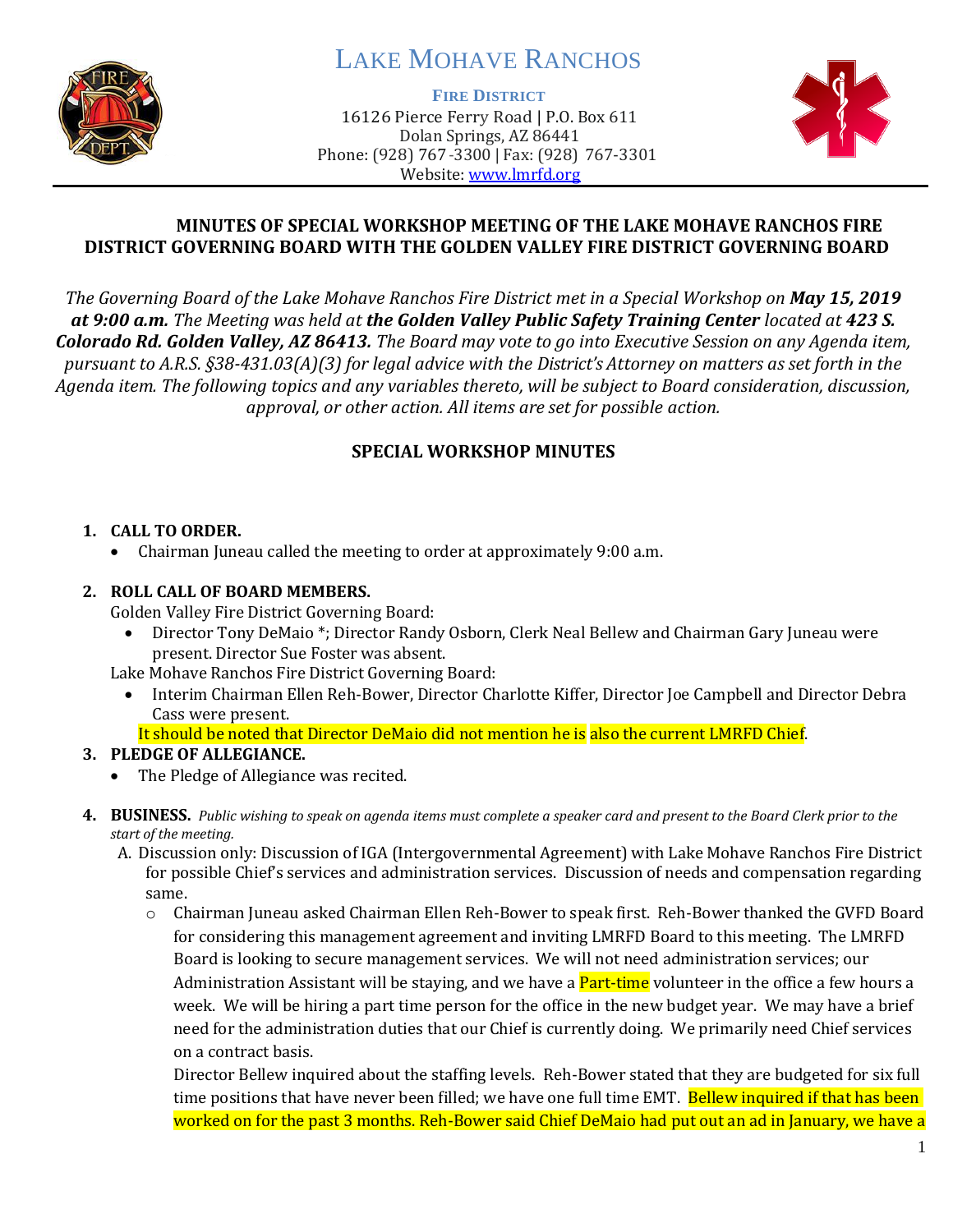constant need for personnel Since our last meeting here we have stepped that up and our Administrative Assistant has ads out in other places. And I am not sure if we have had any responses back from that, but our 1 person on full time shift if actively pursuing other personnel who worked for LMRFD before insolvency. We are currently advertising for full time and working on more volunteers. Bellew remarked that except for the 1 full time staff person you are operating using POCs. Reh-Bower said that is what we have been doing for the last 3 years, but there is potential for 2 full timers coming back. Bellew asked are you running full crews right now? He said that the way it is suppose to be is 2 full timers Dolan and POCs in Meadview. He also inquired about an office person, and Reh-Bower reported there is funding for that paid person in the upcoming Fiscal Year budget.

Chief Cunningham asked what are the administration duties that the current Chief is currently doing? Reh-Bower reviewed the items and stated that it would be just for the month of June. Cunningham asked how much time they are expecting us to be in the office? Reh-Bower stated that 2 or 3 hours once a week would be enough. She asked LMRFD Chief DeMaio to clarify a couple of tasks, which he did. Cass acknowledged that scheduling crews is part of the Chief duties. Cunningham stated, as he had previously said to Reh-Bower, that his biggest concern is personnel. You don't have the people in place, and we don't have the personnel to send out for your loss of personnel. I'm talking about full time positions; you can have 30 POCs but you can't make them work **because they are part-time.** You need vetted people, you need paramedics. You have a Certificate of Necessity (CON) that means a lot to your budget but mostly to the people that live in that area. That's what happens to smaller fire districts, they get a CON and they can't maintain it. If you lose your CON you are looking at AMR for ambulance service. I have not spoken or discussed about this with AMR but it is unlikely that you would get an ambulance stationed in Lake Mohave Ranchos. Reh-Bower acknowledged that. Cunningham said that is 45 minutes to an hour response time as compared to 5 to 7 minutes now. Someone having a heart attack may not survive, because they are waiting 45 minutes to an hour for a response. this is extremely important. You can't run an ambulance service with EMT's. I'm not comfortable stepping into this situation without you having the proper staffing. We can train people; we have certified training personnel within our District. As long as they have their EMS and Firefighter I and II we can help train new firefighters; but we can't make them Paramedics. Cunningham said he is concerned with the lack of personnel and medics. There are other concerns, but this is the big one. I believe the cart may have been put before the horse and these things should have been maybe done a long time ago.

Your Chief's retiring, for whatever reason he is retiring and the bottom line is we know, we know why your Chief is retiring; your(you're) letting a qualified person go before you have everything in place. I don't want to be micromanaged; you ask me to do operations for your fire district I expect you to let me handle that. National Testing Network is something that you should put in place. If you could afford that and the Chief brought it up once before that's probably something that should have been done. You are not going to find people around here that don't already have full time jobs. You are going to have to attract people from outside the area. If you can fix the personnel issue with your current Chief before he leaves than we can have a discussion beyond that.

Juneau asked if they have any applicants. Reh-Bower stated that we have two applicants for the Fire Chief position but none for Firefighters. Cass asked Chief Cunningham what agility testing GVFD uses for hiring. Cunningham stated that we have a CPAT through National Testing Network (NTN) then they must pass our own agility test. That cost of NTN is \$500 per year, to set up the CPAT was a onetime fee of \$1,500. Reh-Bower stated we don't have the money in this fiscal year budget for NTN, and it is at the top of the list to be done. Kiffer asked what GVFD can offer LMRFD. Cunningham stated that this situation is similar to what Kingman Fire is doing with NACFD, <mark>on a smaller scale</mark>. You are getting two Chiefs for 1, Fire Marshall, 3 Fire Investigators, Certified HazMat personnel, certified fire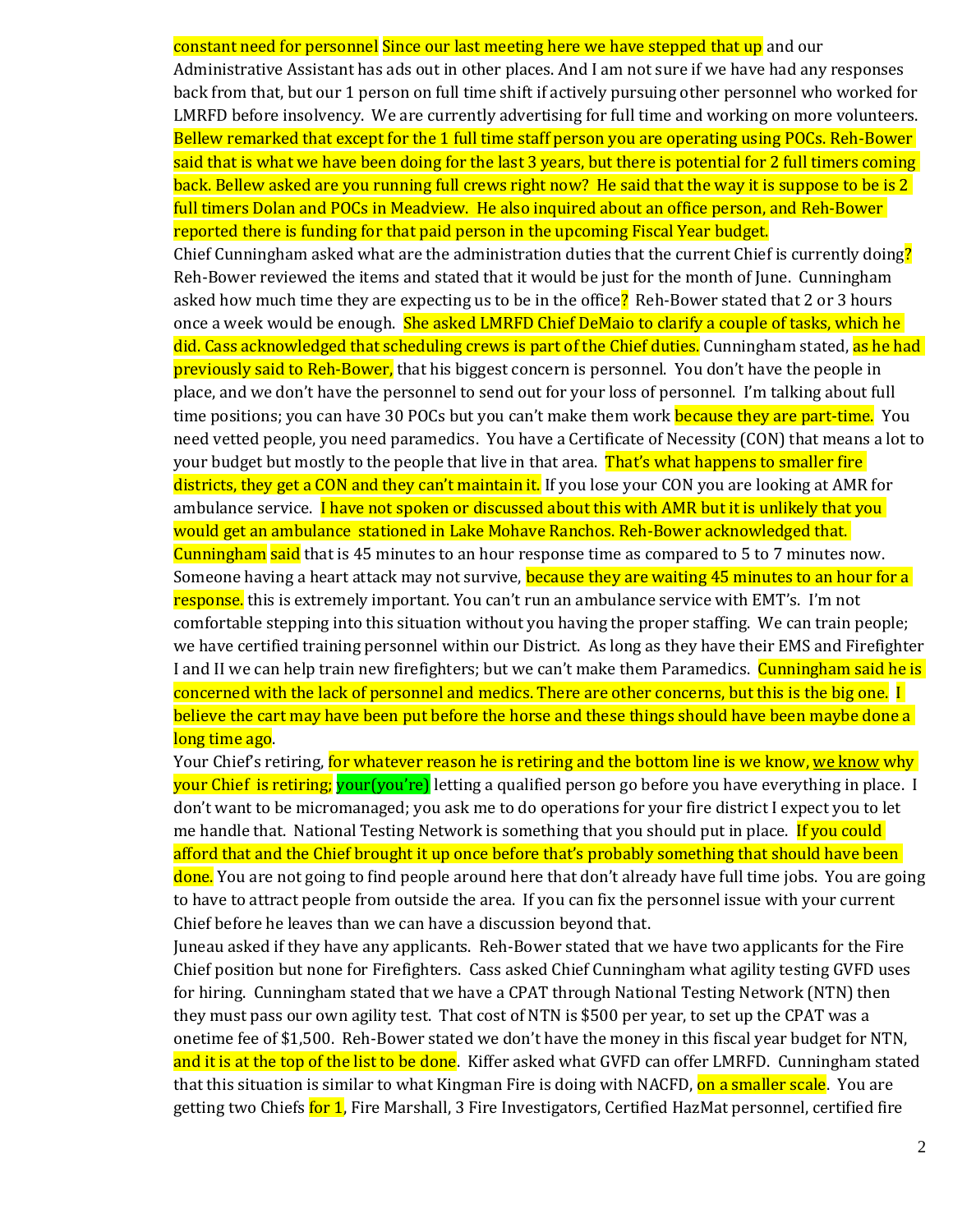instructors, certified CPR and First Aid instructors through American Heart, public education, certified driver training. If this was to move forward, we would expect the standards there to be the same as here. We have a lot to offer. We would like to share those things with you and we know that eventually, like the other chiefs have said, this is the future of Mohave County and the future of Arizona, Districts are trying to join forces just because of things like this like now. Some Districts are able to reciprocate personnel and equipment but that is not the case here. Your location makes this hard for any District to reciprocate for personnel and equipment. Your equipment and staffing is minimal so there is not a lot of things that GVFD can receive from LMRFD except for monetary. We don't have the personnel to send out but if we did LMRFD would have to pick up the cost for not only that person but the person who is back filling for them so we can stay at our staffing level. I feel we have things to offer but it comes to LMRFD's geographic location. I would like to see this happen because this is the direction things are heading in. We have the ability to help but we are limited and it comes back to the personnel, you can't be a Chief of a place if you don't have any employees. That's definitely something that has to be worked on. Reh-Bower stated that the personnel issue has been an issue for many years and in the last few years and we can't seem to get up to speed with other than POC's.

Campbell asked if we get more volunteers, especially in the Meadview area where we only have 1 volunteer, do you have the ability to help train them? Cunningham said absolutely we can train but we can't put volunteers on shifts, they don't have the proper certifications. That is a huge liability that we are not willing to take.

Kiffer asked how to calculate what the cost of services would be if we worked out a temporary or more than temporary agreement. Cunningham stated we would start at what NACFD was charging in 2013 and bring that forward with CPI increases and add to that for the added services we can provide. We would have to start with that cost, and add CPI and something added to that. The whole purpose of this is to help you save some money. We don't want to take all the savings from the Chief's position, but we have to be compensated for our services. Golden Valley taxpayers can't pay for any of this. We would like to see you save money to put back into capital and **maybe some of your** personnel. You may have to look at your starting salary or benefit packages to entice people to go out there. He said the cost would be based on the amount of time a Chief would go out to LMRFD, what they have to offer and the CPI. Kiffer asked if Chief Cunningham had the opportunity to look at the NACFD agreement with LMRFD, and he said he did and he spoke with Chief Moore. Cunningham said if we were going to move forward he would look at that more heavily with Chief Moore. He indicated what LMRFD is wanting to do is good because the alternative, whether it is someone in your organization or somebody else it could impact the future of LMRFD. **Chief Cunningham recommended not "throwing an unknown, not as well respected" person into the Chief position as the LMRFD might not get as much help from the other Chiefs around who all work together and get along.**

Kiffer sought clarification and asked are you saying that unless we have staff up to a certain level you are not interested even in an interim contact. (contract) with LMRFD or you would be interested in an interim but that would have to be a main focus putting a lot of our effort to bringing it up to snuff?. As Chief Cunningham started to answer **GVFD Board member Tony DeMaio called "Point of Order" saying to Chief Cunningham it is not up for discussion leading to a possible decision,** and you may want to stay away from it.Cunningham stated that getting into something that is a huge concern they he get into something that is not basically stable, and as a Fire Chief he doesn't want to be a black eye for LMRFD or the GVF Board then have GVFD and myself be blamed for LMRFD failing. Cunningham said the first thing he would do is National Testing and the money should be found to do that. Bellew stated he has been with the District for over 30 years and has seen Boards tell chiefs what